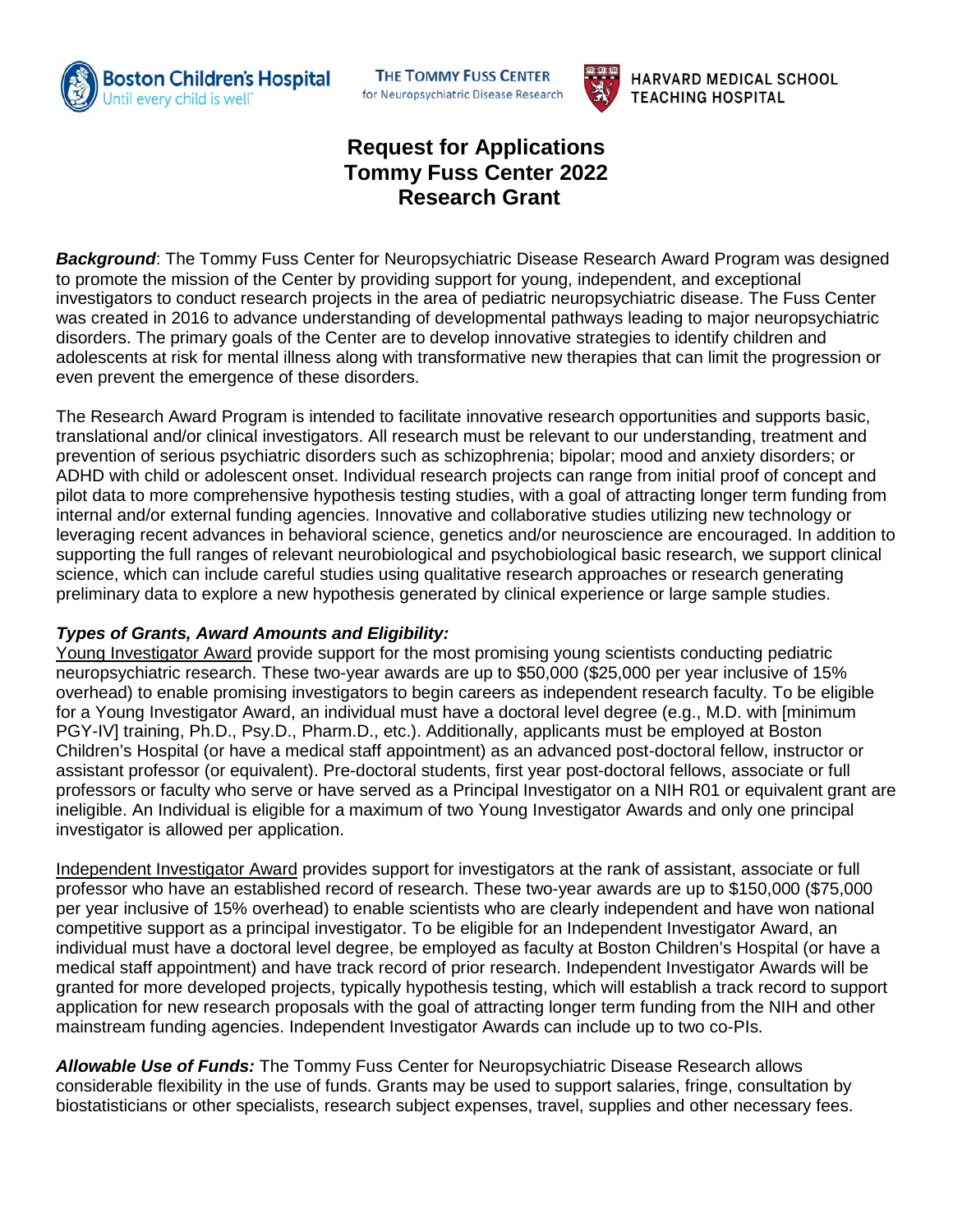Limited funds can be used for subcontracts to outside institutions. Major equipment expenses are not allowable.

*Process*: Advertisement for Young Investigator and Independent Investigator Awards will be made on the Fuss Center web site, and electronically to a mailing list of all BCH faculty maintained by the Office of Sponsored Programs. After the call for awards, applicants have approximately 4 weeks to submit a full proposal, as outlined below. Proposals will be reviewed by two independent reviewers and scored based on the 9-point NIH system and prioritized by the Center Director and Executive Committee for funding. This process should require 4 weeks and end in notification of funding with a start date of October 1.

**Schedule:** Although the exact dates may vary from year to year, the general outline should be:

- 1. Call for applications: April 1, 2022
- 2. Full application due: May 5, 2022 (5:00pm)
- 3. Notification of award decisions: August 1, 2022
- 4. Grant start date: October 1, 2022

## *Application Requirements***:** Applications must be emailed to

[TommyFussCenterGrants@childrens.harvard.edu](mailto:TommyFussCenterGrants@childrens.harvard.edu) as a single PDF document. Full proposals must be submitted in single spaced text, one-half inch margins, and no smaller than an 11-point font. Arial or Helvetica typeface and page numbering are recommended. The applicant's name must appear in the upper right-hand corner of each page of the application. Standard PHS 398 forms for Biosketch, Other Support, and Resources should be used. Receipt of proposal from the PI's institutional email account will be sufficient to serve as an electronic signature on the face page. The full application consists of:

- 1. **Face Page on PHS398 form** including the Title, PI name, PI contact information, and name and signature of division chairperson/division chief/program director.
- 2. **Detailed Abstract** a maximum 500-word description of the proposed research on a separate page written in terms understandable to a sophisticated lay audience. If the proposal is funded, this abstract may be used in the Tommy Fuss Center for Neuropsychiatric Disease Research announcements.
- 3. **Mission Relevance** a maximum 150-word explanation of how the proposed work supports the specific mission of the Tommy Fuss Center.
- 4. **Plan for Subsequent Funding** a maximum 150-word explanation of how the data to be collected will figure in a longer-range line of research
- 5. **Specific Aims** 1-page maximum outlining the overarching aims and clearly specify hypotheses.
- 6. **Research Plan** 2-page maximum describing the project background, preliminary results, scientific methods, data analysis (including tables, diagrams and figures) and interpretation. Appendices are not allowed.
- 7. **References** -- a separate page listing up to 30 bibliographical references
- 8. **Resources and Facilities** NIH style resources and facilities
- 9. **Budget on PHS398 forms** a complete budget and a separate page of the budget description specifying the amount requested with a brief justification. Requests must not exceed the maximum allotted per year per award type. Specific assurance that receipt of this grant will not result in duplication of funding is required.
- 10. **NIH Biosketch** -- Standard NIH Biosketch on PHS 398 forms for the PI and co-investigators (if relevant)
- 11. **NIH Other support** -- received or pending grants must be included for PI only
- 12. **Collaborator Letter** (optional) -- letters of commitment from essential project collaborators, addressed to the applicant briefly explaining the specific contribution and confirming a willingness to collaborate.

Email confirmation of receipt of the application will be sent to the applicant within 48 hours.

*Evaluation Criteria***:** Proposals will be evaluated based on the following criteria:

• Quality of the science proposed